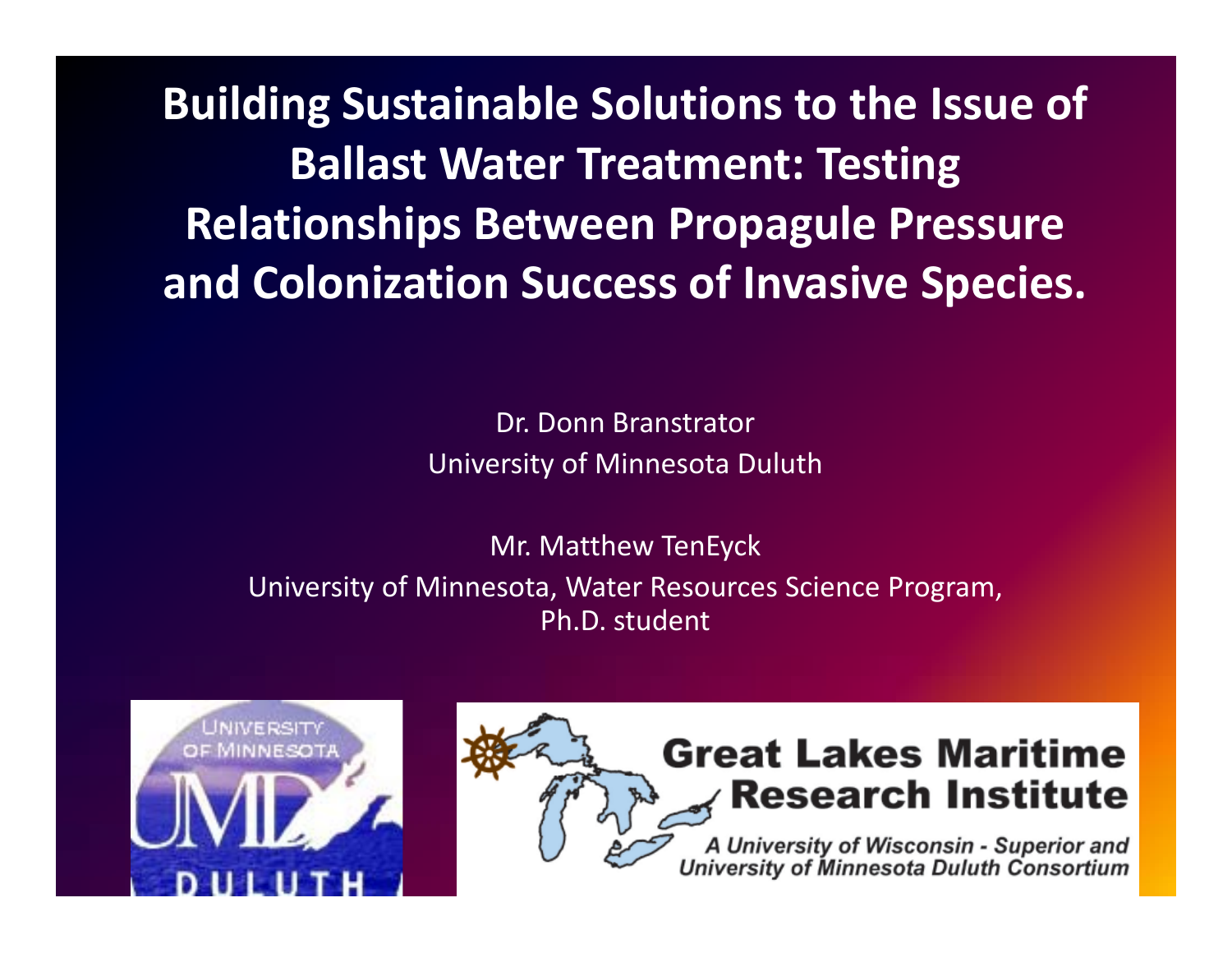- U.S. Congress passed and reauthorized legislation in the 1990s that requires vessels to manage their ballast water in one of two ways:
	- $\mathcal{L}_{\mathcal{A}}$  , where  $\mathcal{L}_{\mathcal{A}}$  is the set of the set of the set of the set of the set of the set of the set of the set of the set of the set of the set of the set of the set of the set of the set of the set of the  $-$  Ballast Water Exchange (BWE) by flushing ballast tanks in the open ocean
	- – $-$  Ballast Water Treatment (BWT) by proactive de contamination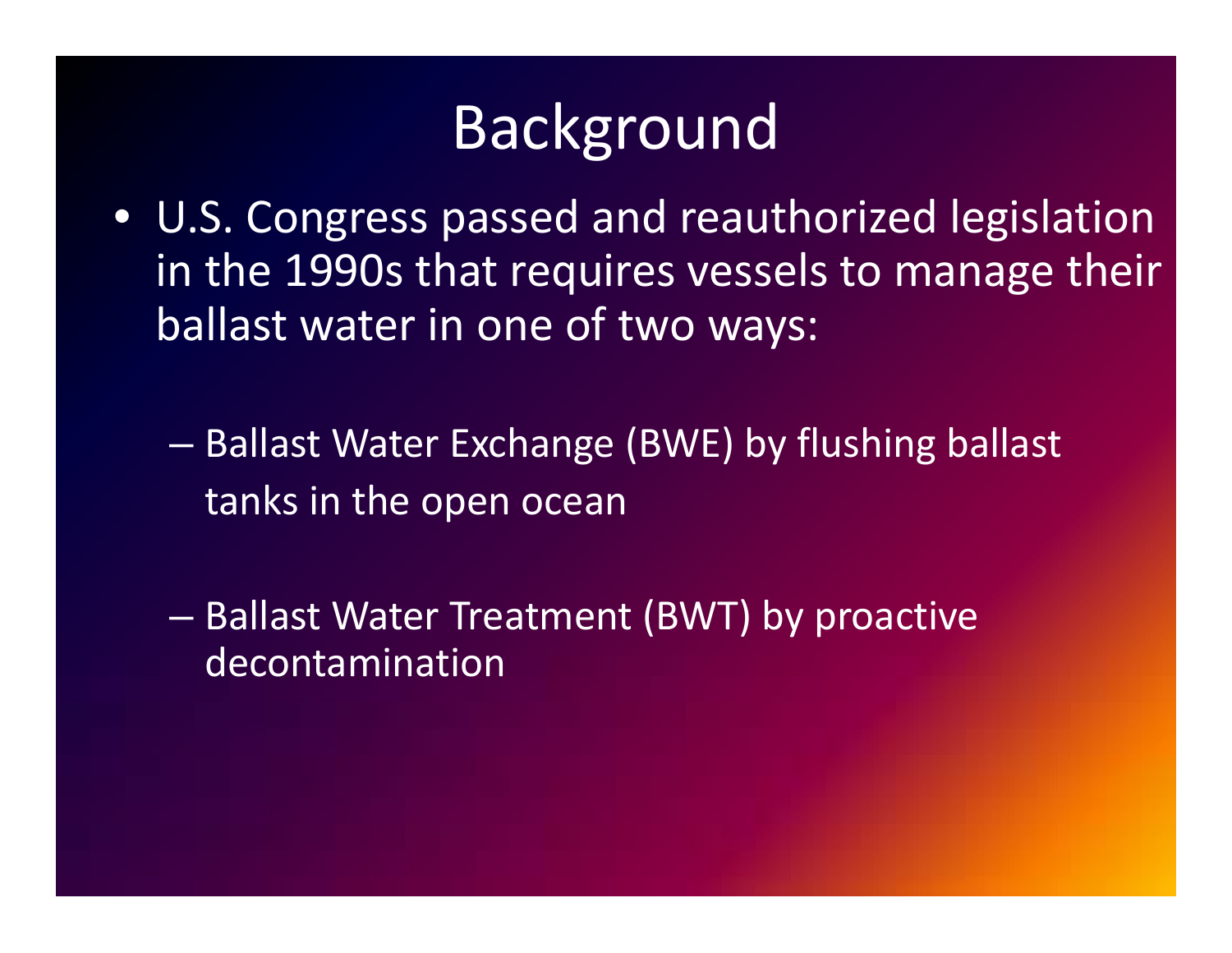- $\bullet$ ● California - . . . move the state expeditiously toward elimination of the discharge of nonindigenous species into the waters of the state or into waters that may impact the waters of the state, based on the best available technology economically achievable (**Title 2, Division 3, Chapter 1, Article 4 7.** )
- Duluth News Tribune (Sept 21, 2008)
	- Article title "Our Waters, our rules"
	- $-$  Minnesota regulation will require all ballasted ships to apply for a permit and keep track of ballast releases
	- $\mathcal{L}_{\mathcal{A}}$ Applies to "salties" and "lakers"
	- – $-$  By 2016 all ships treat ballast water
	- –Patch‐work Legislation by other Great Lake States/Provinces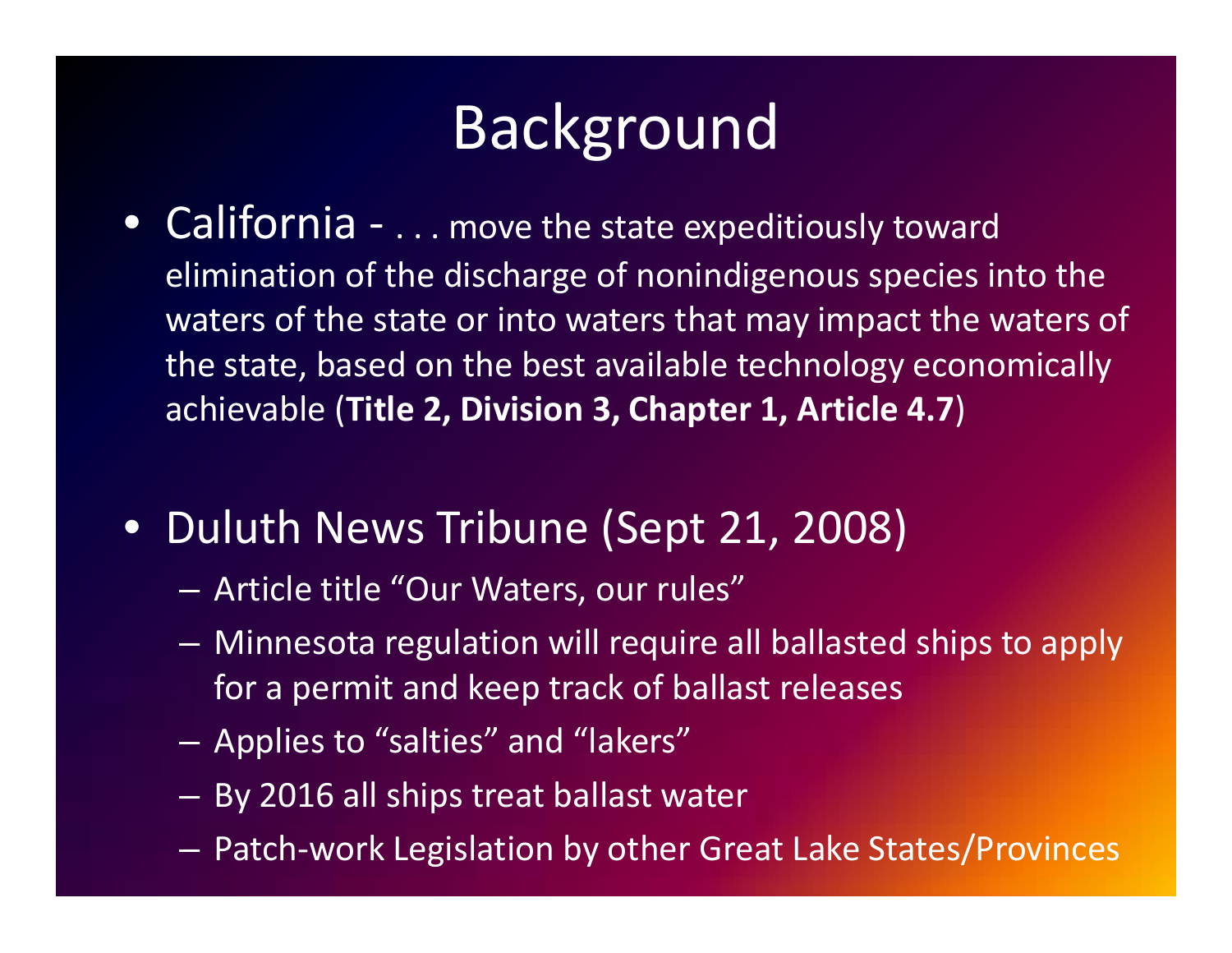## BWT Standards

- $\bullet$ **•** International Maritime Organization (IMO) standards
	- Less than 10 viable orgs per cubic meter greater than 50 microns in min dimension
	- Less than 10 viable orgs per mL between 10 ‐ 50 microns in min dimension
- • Federal Standard – Coast Guard Authorization Act of 2008 – 100 times more strict than IMO
- • California's standard
	- $-$  No detectable living organisms that are greater than 50 microns in minimum dimension
	- Less than 0.01 living orgs per mL between 10‐50 microns in min dimension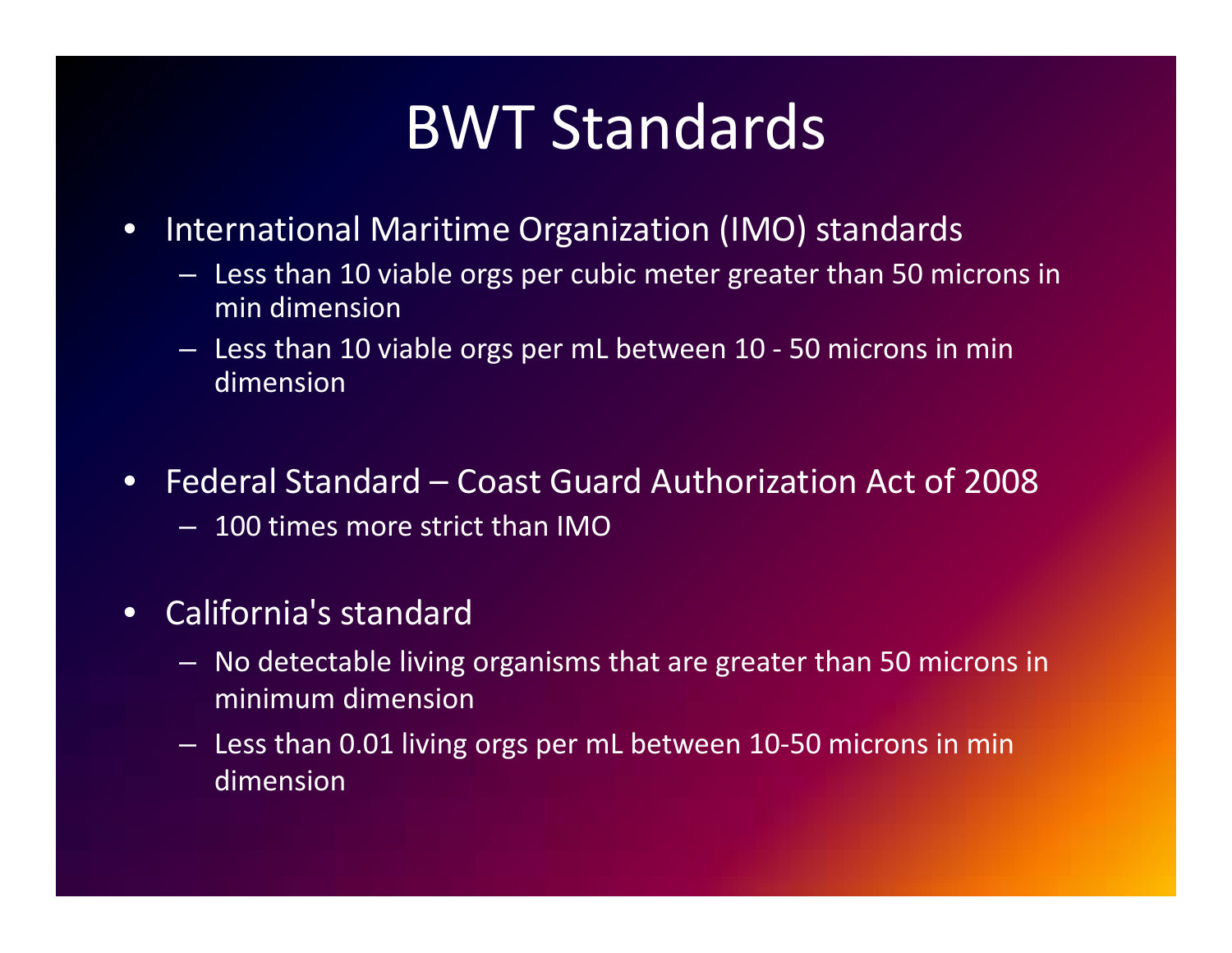• No evaluation of the relationships between permissible post‐treatment concentration limits (propagule pressure) and the colonization success of non‐native species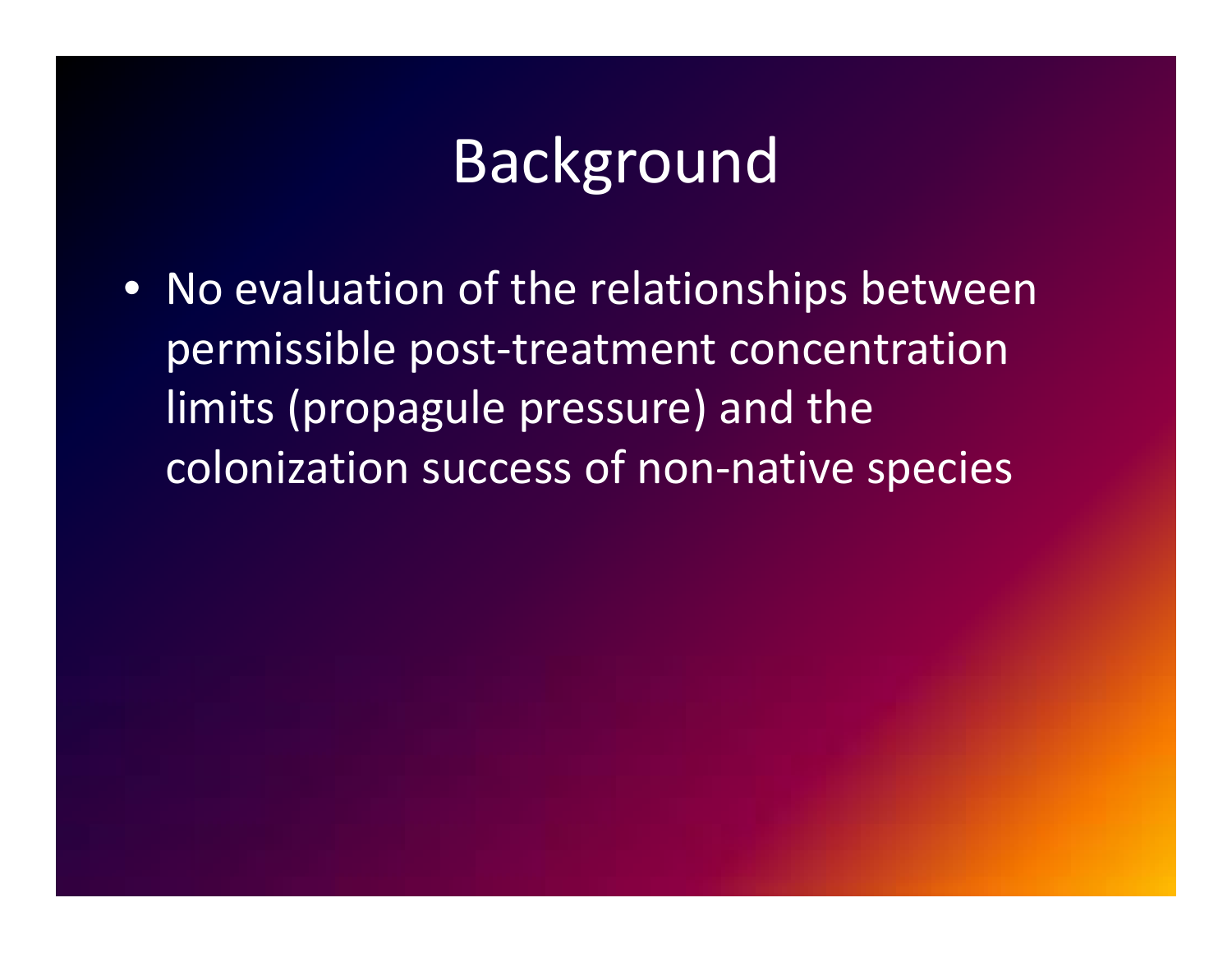- Recognize that BWE performs with high variability
- Recognize that no BWT technology can be expected to perform with 100% effectiveness all of the time

• The standards are meant to reduce the RISK OF BIOLOGICAL POLLUTION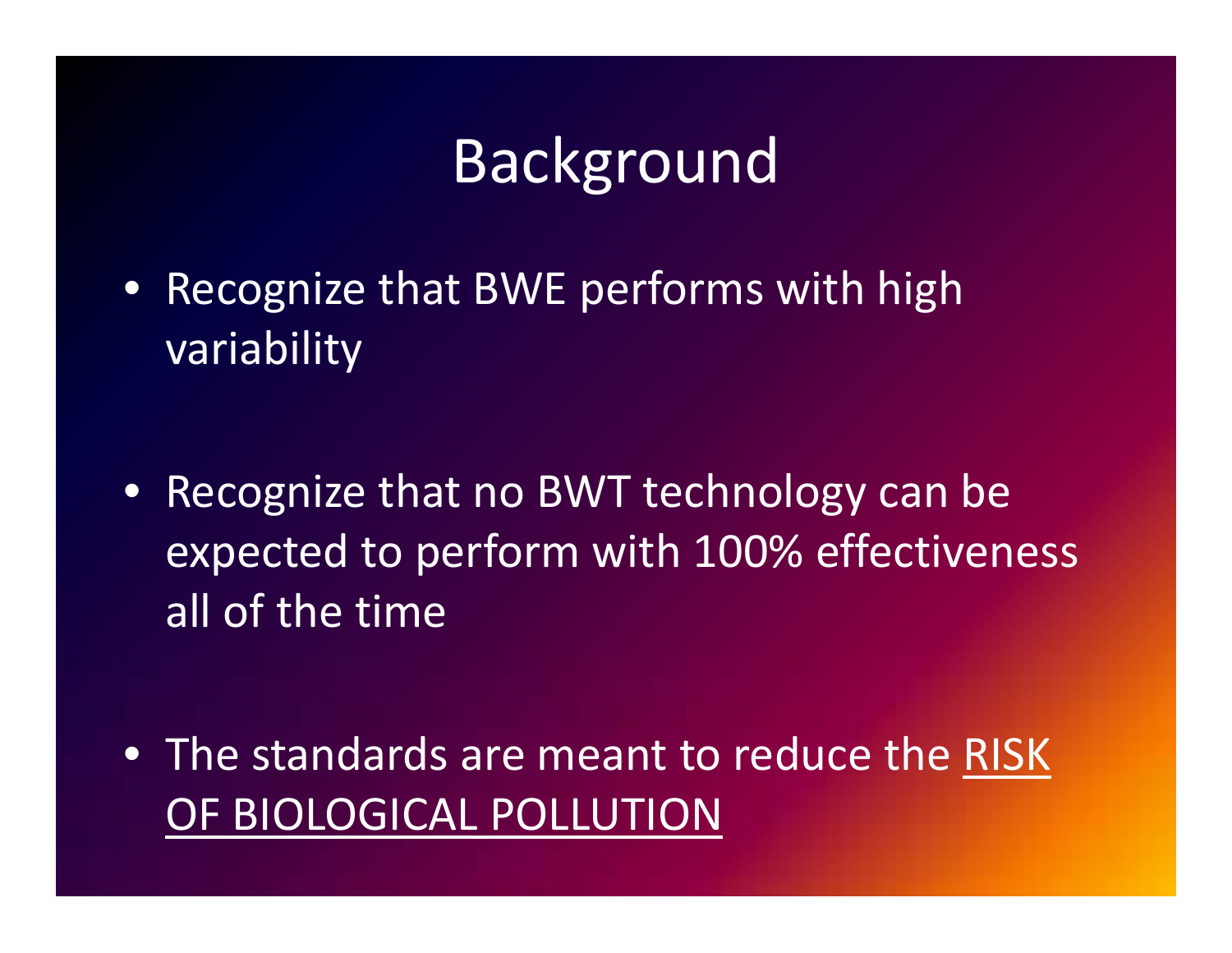- $\bullet$  Only recently relationships between the degree of propagule pressure (the size and frequency of <sup>a</sup> founding population) and the colonization success of invasive organisms have been studied
- $\bullet$  Evidence from aquatic ecosystems is limited (Bohonak and Jenkins 2003, Colautti et al. 2006).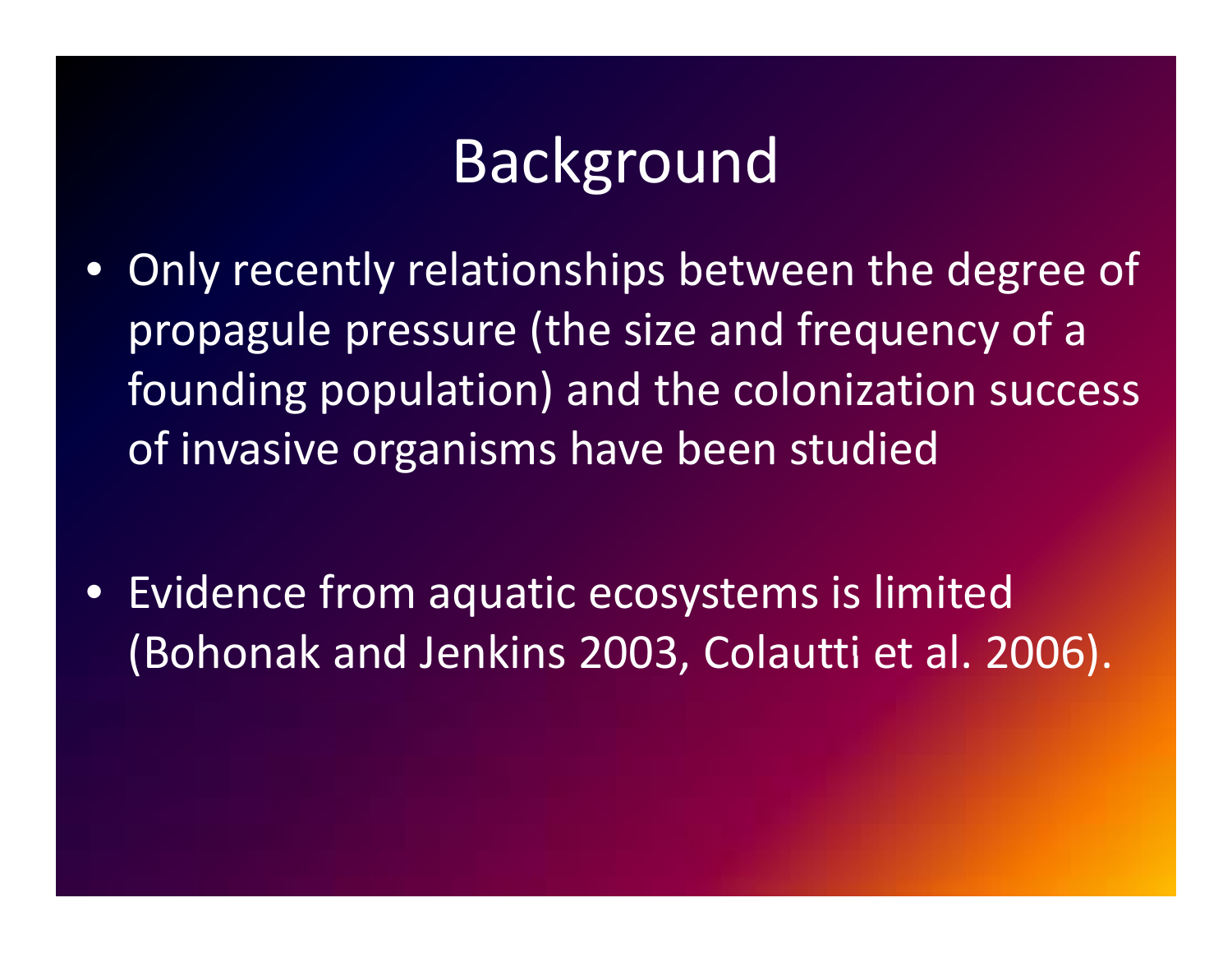#### Research Objectives

• Evaluate the relationship between propagule pressure and colonization success of zooplankton through dose‐gradient experiments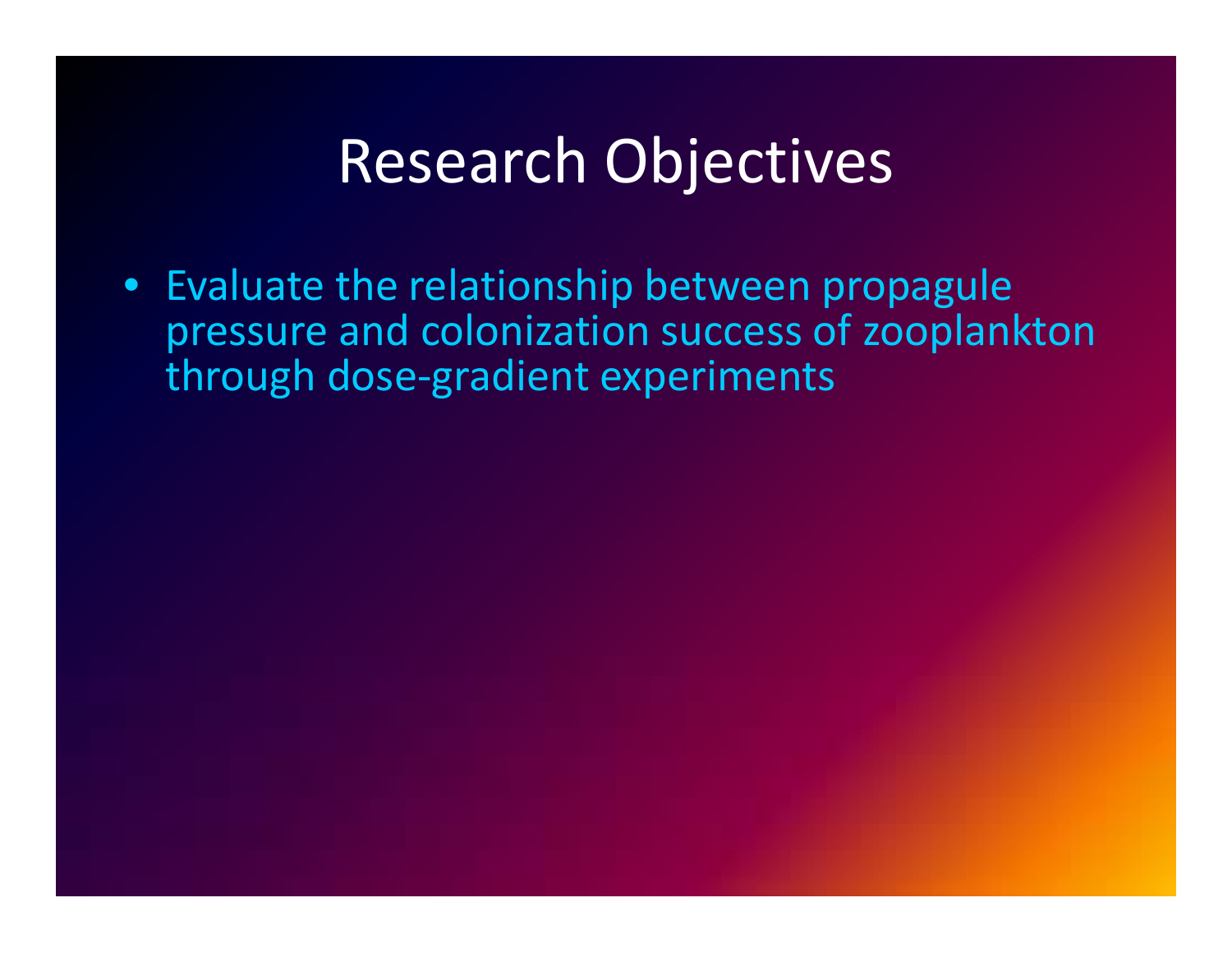#### Research Objectives

- • Evaluate the relationship between propagule pressure and lcolonization success of zooplankton through dose-gradient experiments
- Assess seasonal density and diversity of zooplankton at species level in the Duluth‐ Superior Harbor and the St. Louis River Estuary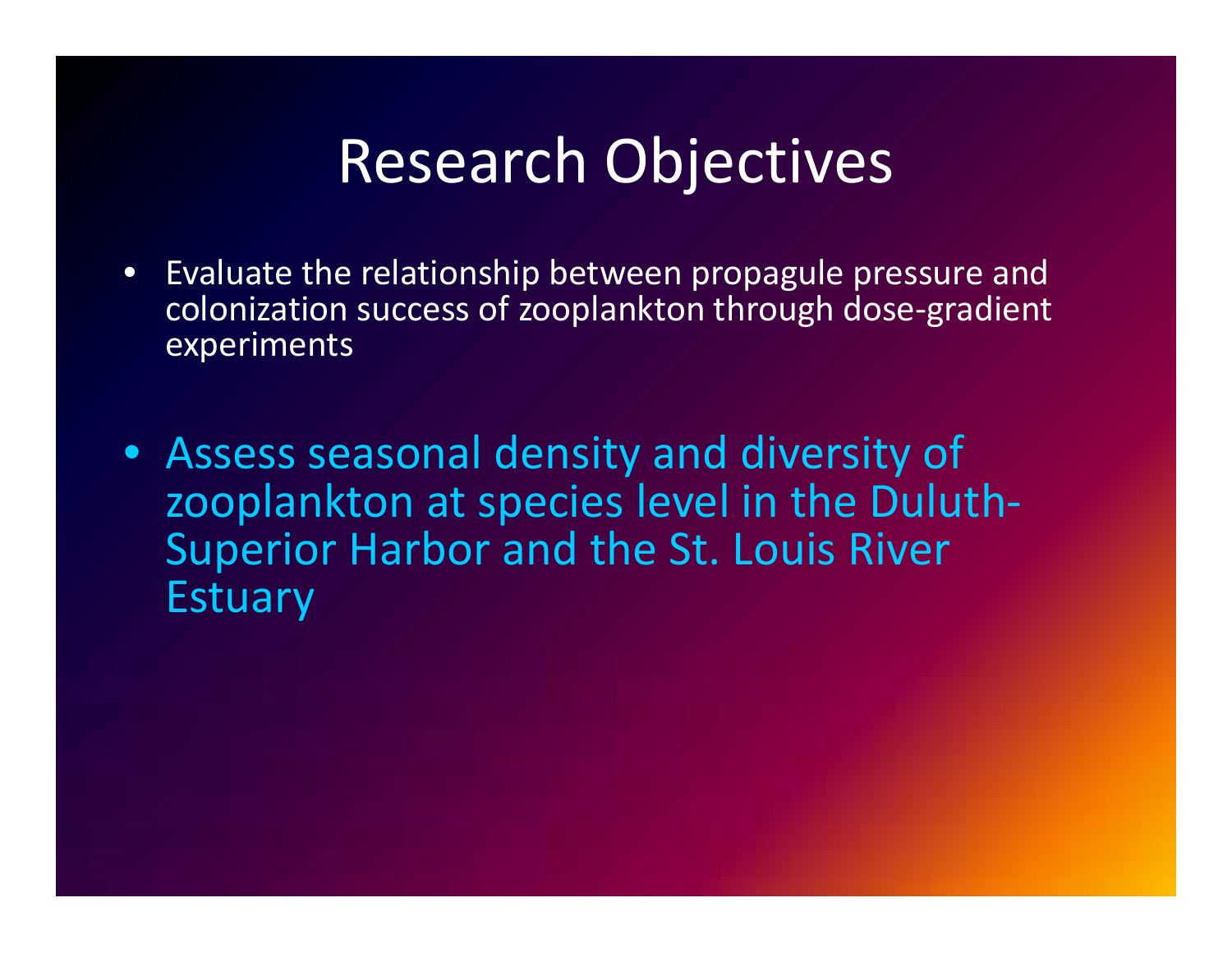#### Research Objectives

- • Evaluate the relationship between propagule pressure and lcolonization success of zooplankton through dose-gradient experiments
- Assess seasonal density and diversity of zooplankton at species level in the Duluth‐Superior Harbor and the St. Louis River Estuary
- Test the hypothesis that seasonal density and diversity of zooplankton in the Duluth‐ Superior Harbor (a measure of colonization success), is temporally and spatially correlated with seasonal ballast water discharge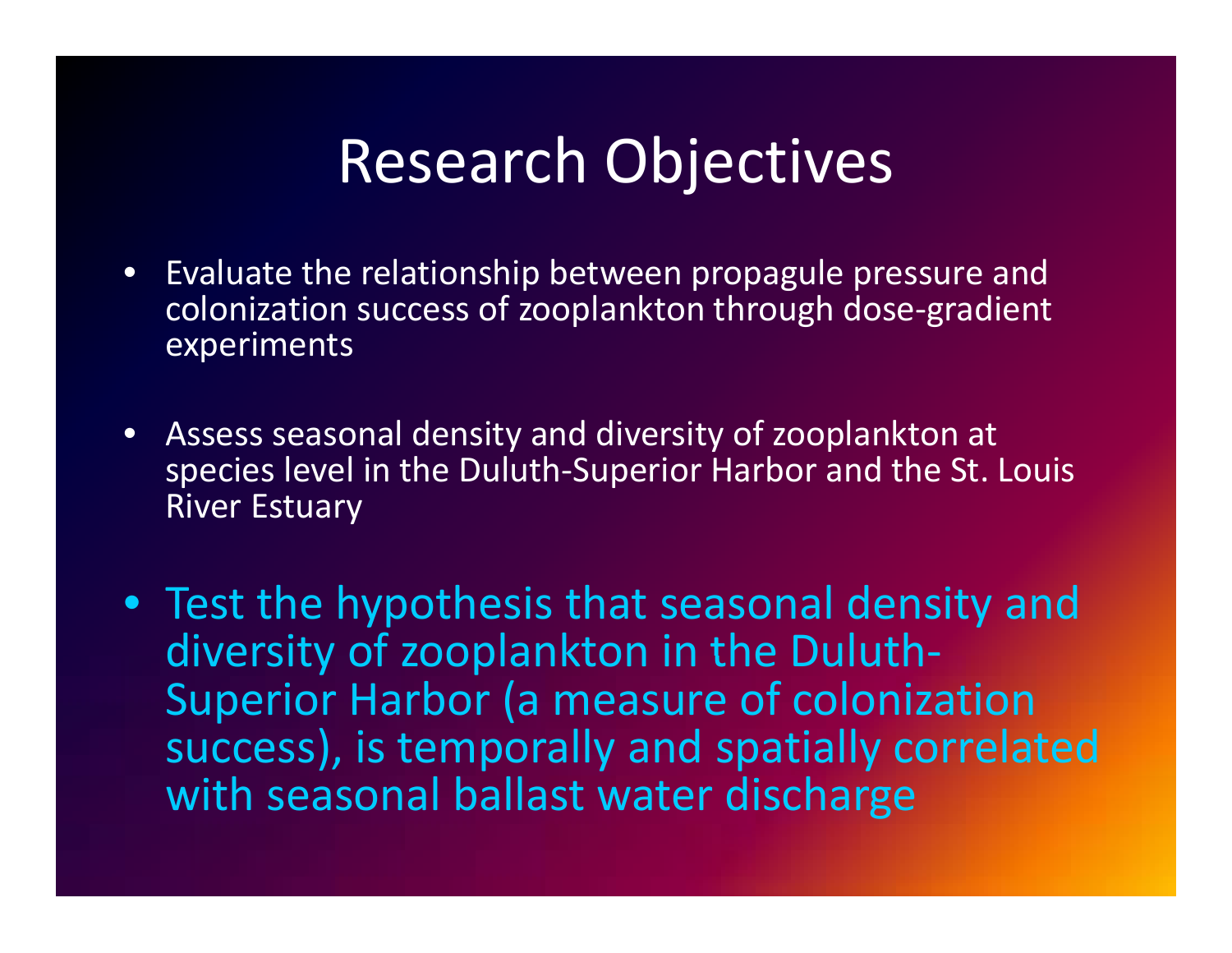#### Objective: testing propagule pressure and colonization success

- $\bullet$  Nested experimental design – crossed propagule pressure with abiotic and biotic resistance
	- Monitor physical/chemical parameters
	- Monitor invader and ambient orgs abundance
- •*D. magna* as surrogate herbivore, parthenogenesis reproduction
- •● The Great Ships Initiative (GSI) is funding the construction of an onsite laboratory building at the RDTE facility
	- Will house 32 independently plumbed, grow-out mesocosms (each  $1 \text{ m}^{-3}$  capacity)
	- $\mathcal{L}_{\mathcal{A}}$  Assess the long‐term viability of organisms post‐treatment (FALL and WINTER 2008‐2009)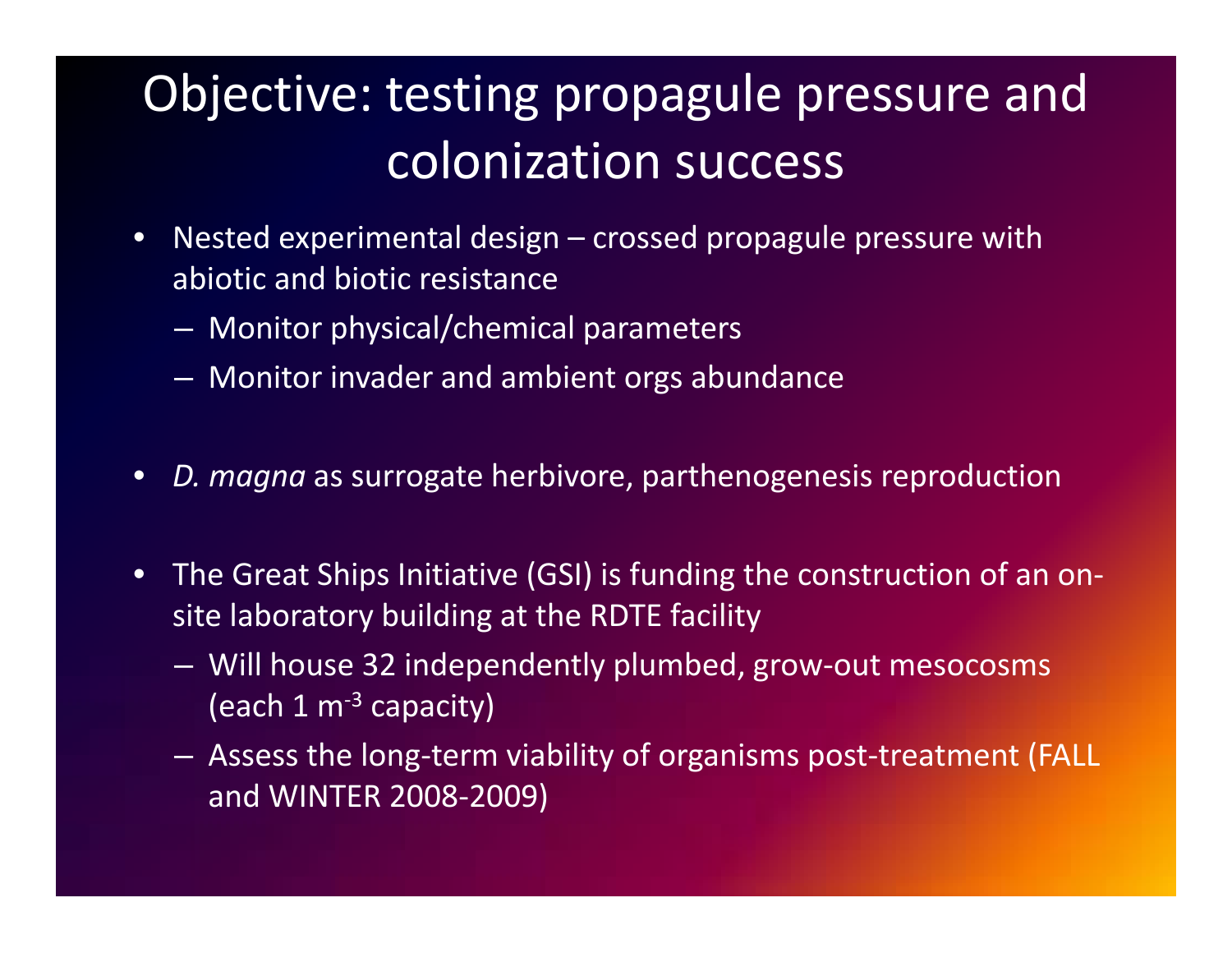#### Results for Objective 2 and 3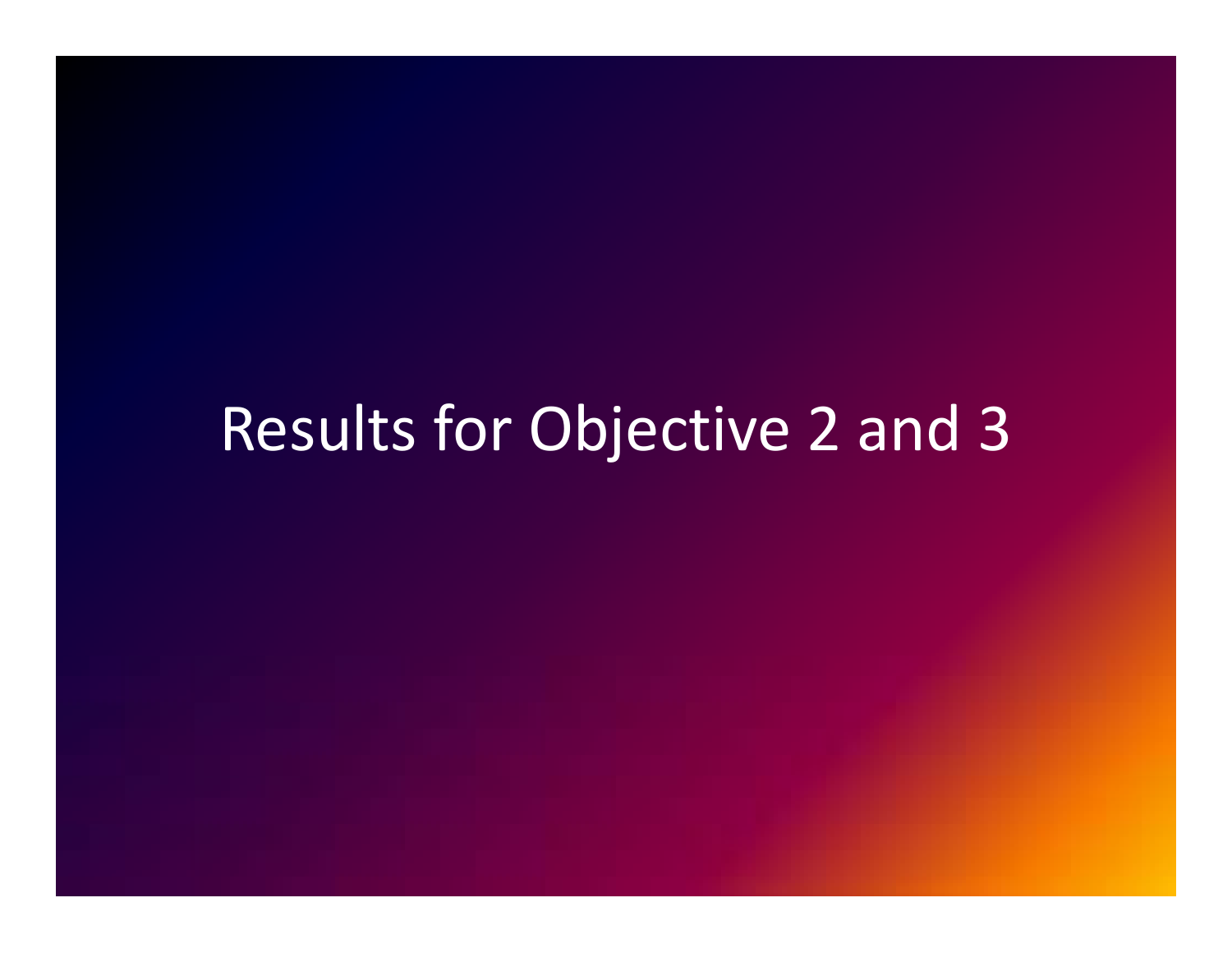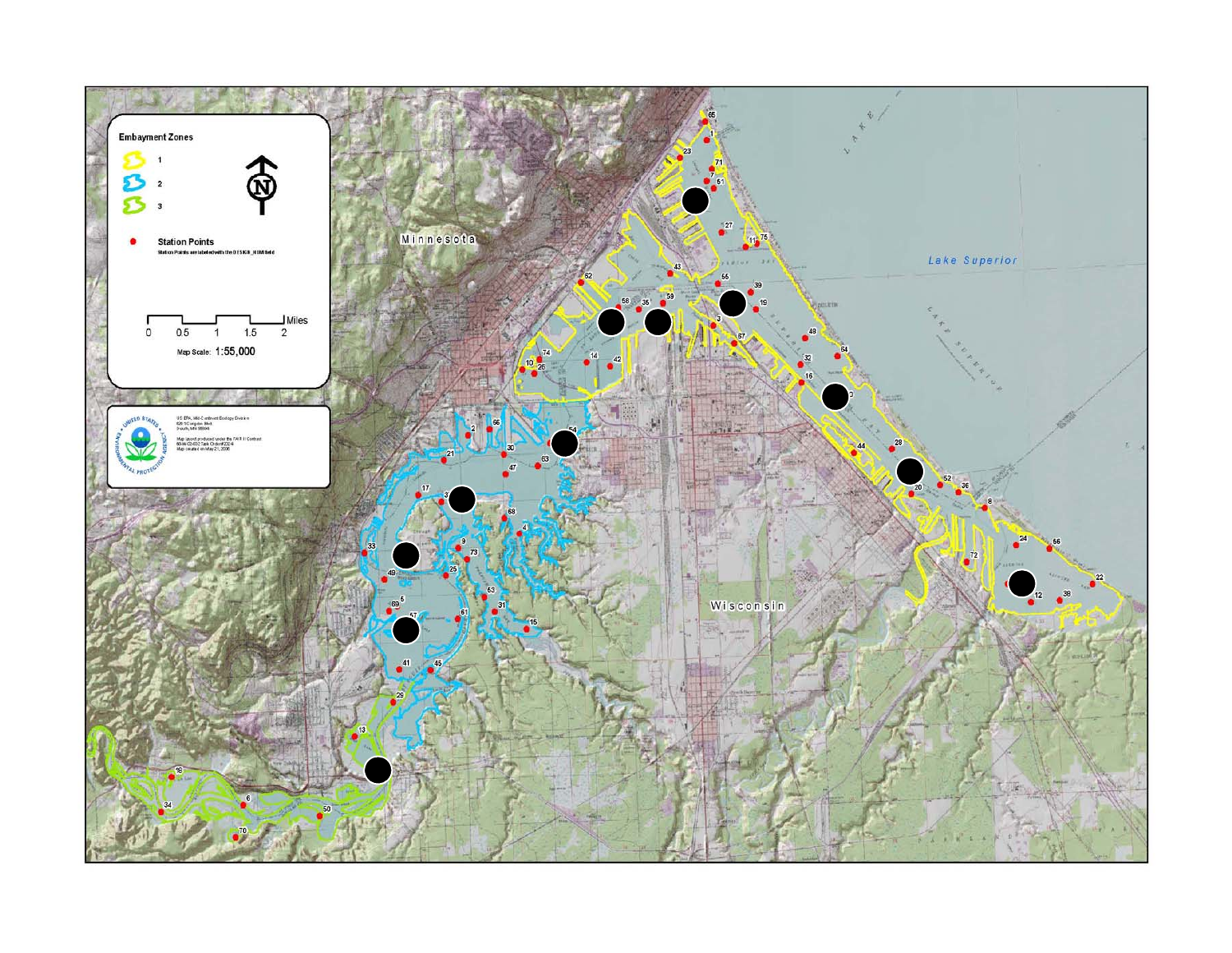

#### **2007 Average Zooplankton Density (May – October)**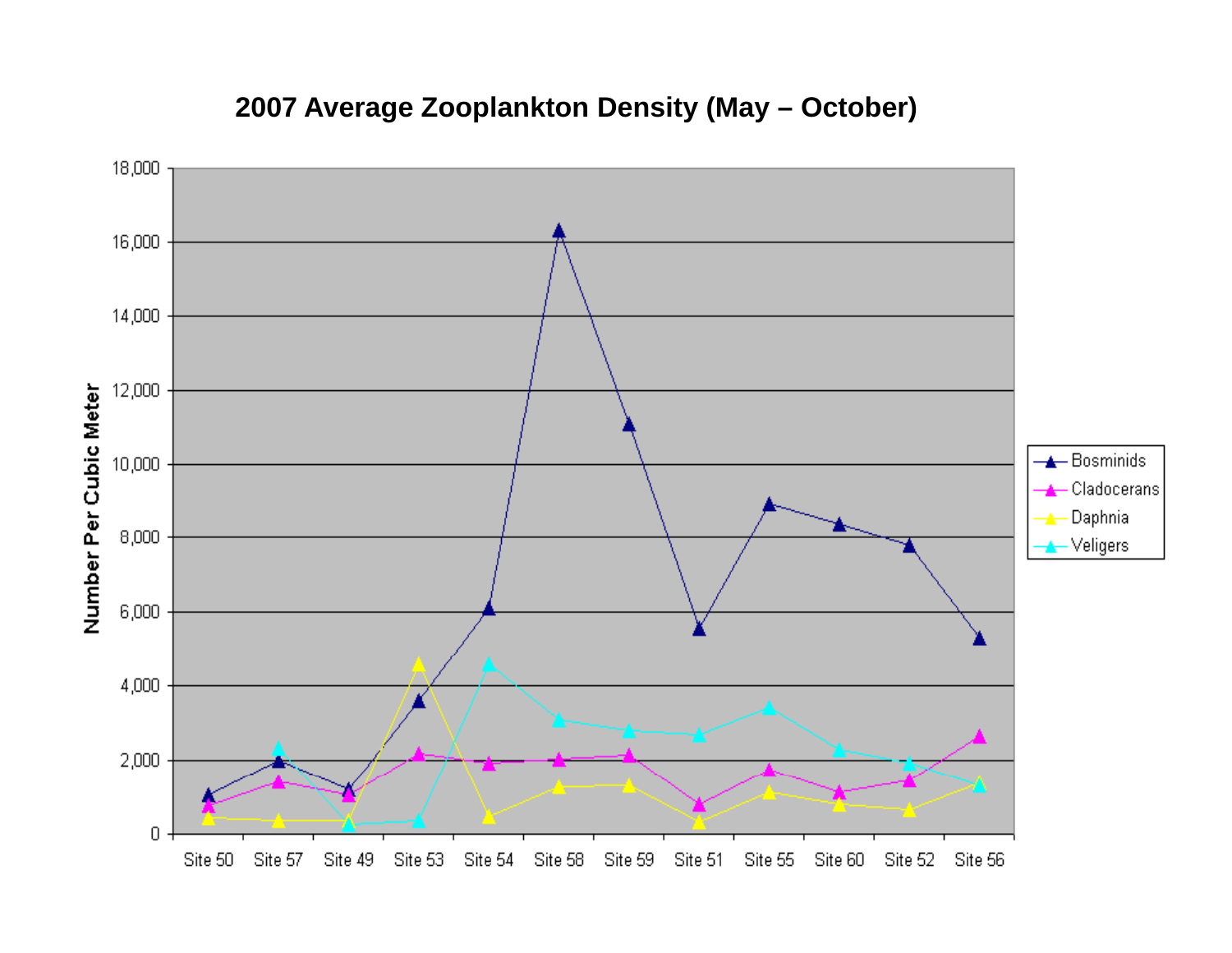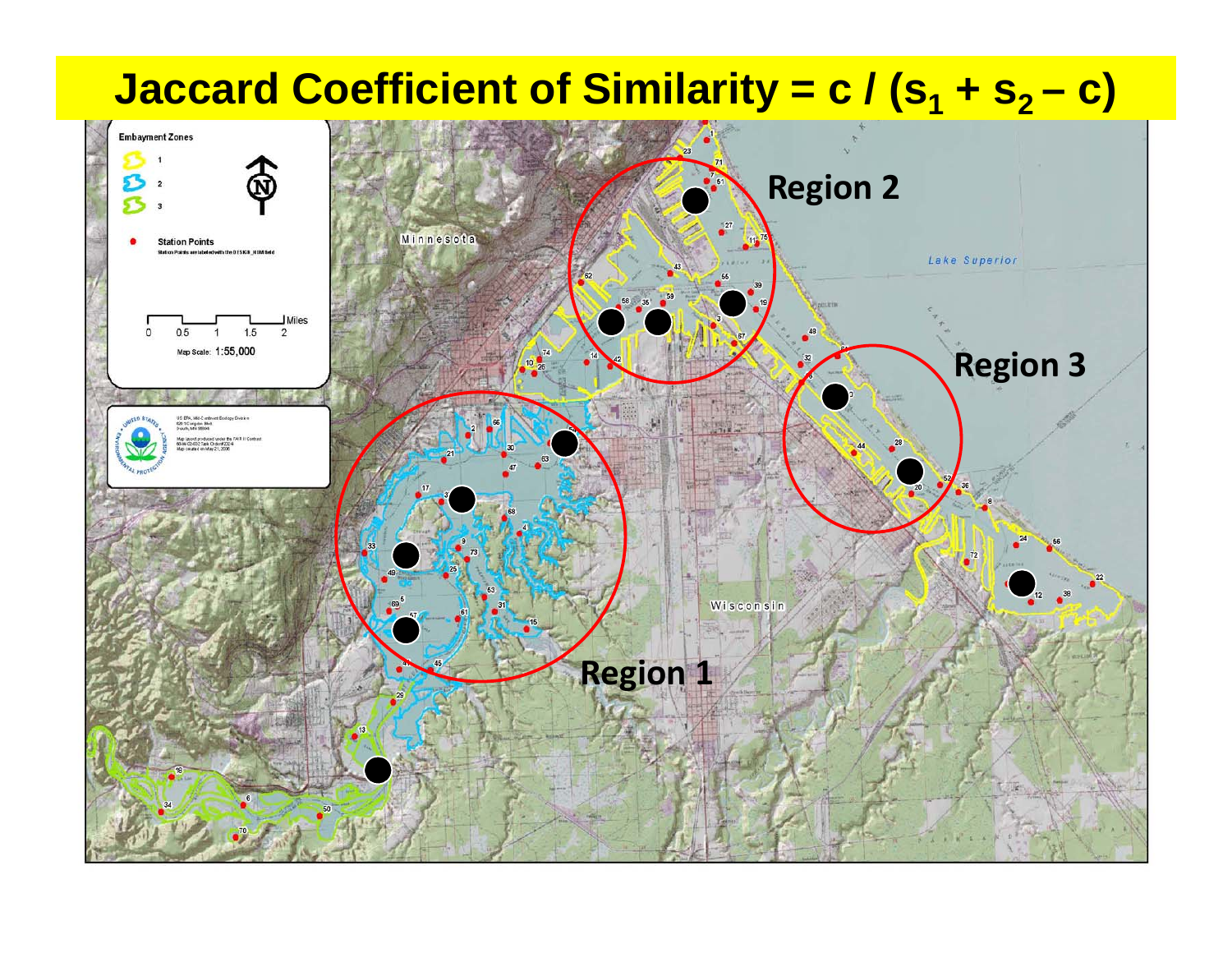#### **Jaccard Coefficient of Similarity**



**100% similar** – all 7 species present in each community.





**14% similar** – only 1 of 7 species present in each community.

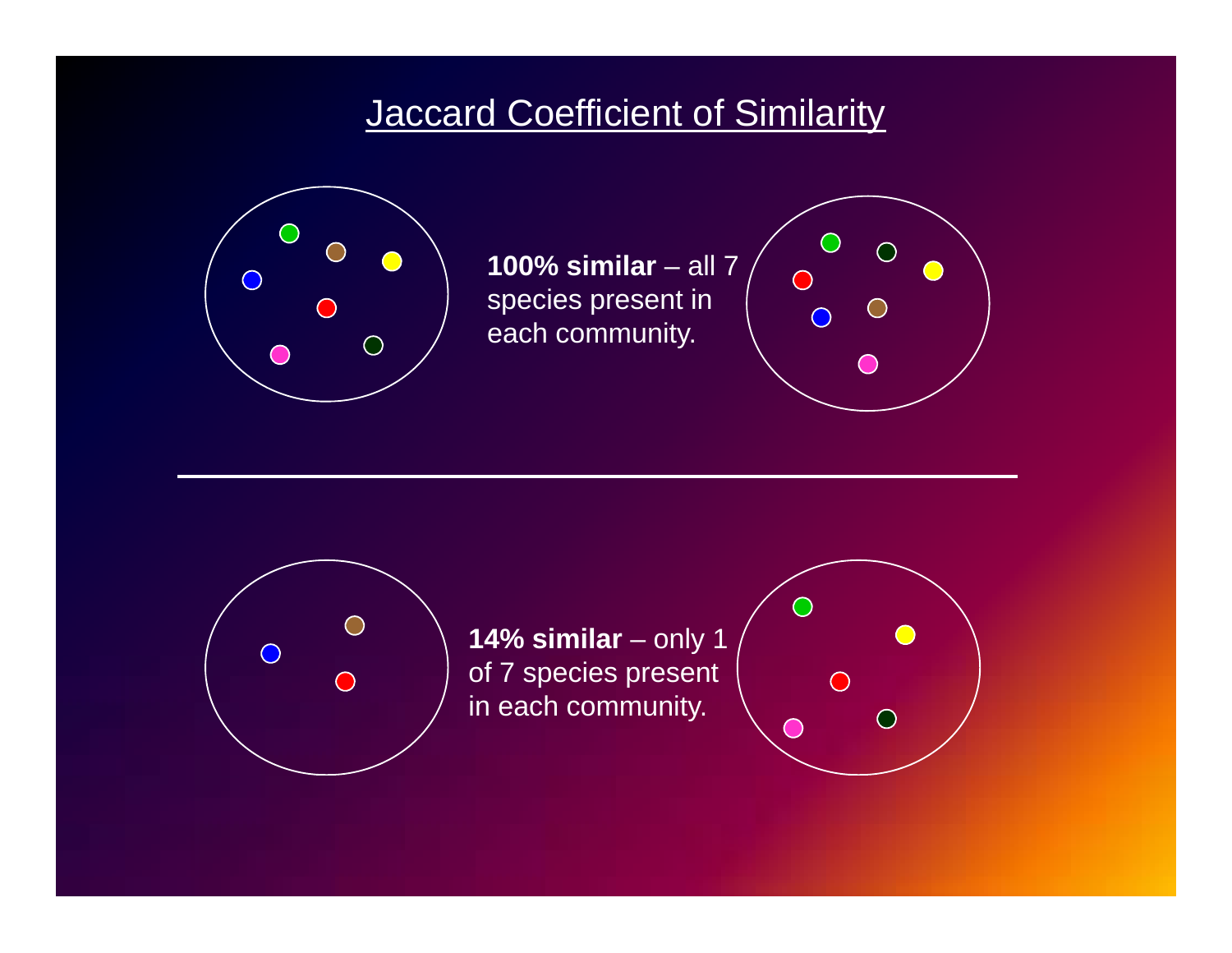# Species List for Duluth‐Superior Harbor

Diaphansoma sp. Latona sp Latona setifera Sida crystallina Chydorus sp. Alona sp. Alona quadrangularis Alonella sp Camptocercus sp Camptocercus recterostra Eurycercus sp. Graptoliberis sp. Pleuroxus sp. Leydigea quadrularis Leydigea sp Monospilus sp. Pleuroxus striatus Pleuroxis denticulatus Eubosmina sp. Bosmina longirostrus Ilyocryptus sp. Macrothrix sp Macrothrix laticornis Ceriodaphnia sp Simocephalus sp Daphnia sp. Daphnia pulex D. retrocurva D. g. mendota D. parvula D. ambigua Harpacticoid male Harpacticoid female Eurytemora male Eurytemora female Epischura male Epischura female D. sicillodies male D. sicillodies female D. sicilis male D. sicilis female D. ashlandi male D. ashlandi female D. orgenensis male D. orgenensis female D. minutus male D. minutus female M. albidus male M. albidus female M. edax male M. edax female Paracyclops poppei male Paracyclops poppei female Paracyclops chiltoni male Paracyclops chiltoni female T. mexicanus male T. mexicanus female Eucyclops sp male Eucyclops sp female E. agilis male E. agilis female E. prionophorus male E. prionophorus female E. elegans male E. elegans female A. vernalis male A. vernalis female D. thomasi male D. thomasi female Leptodora Holopedium N auplii Cyclop copepidids Mesocyclop copepidids Tropocyclop copepidids Diaptomus copepidids Harpactacoid copepidids Eury copepidids Epischura copepidids Ostracod sp. Veligers

# Total Species Count = 62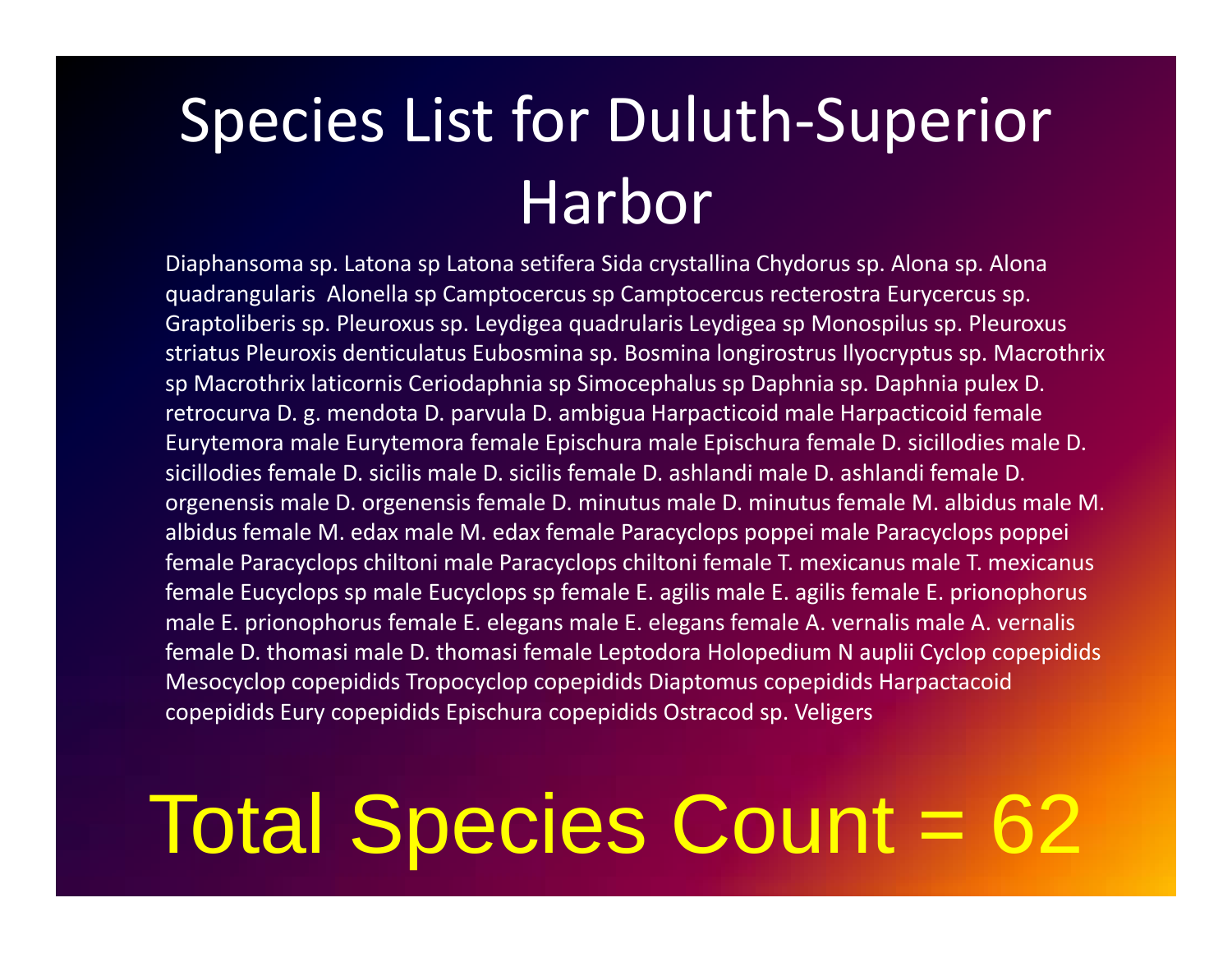**-**Region 1 vs Region 2 **A**-Region 1 vs Region 3 60 ---Region 2 vs Region 3 55 Percent Similar 50 45 **Percent Si** 40 35 30 25 6/7/2007 8/201207 Blancon 612/12007 S118/2007 9/15/2007 10/5/2007 10/25/2007 7/12/2007

**2007 Jaccard Coefficients of Similarity**

**Sampling Dates**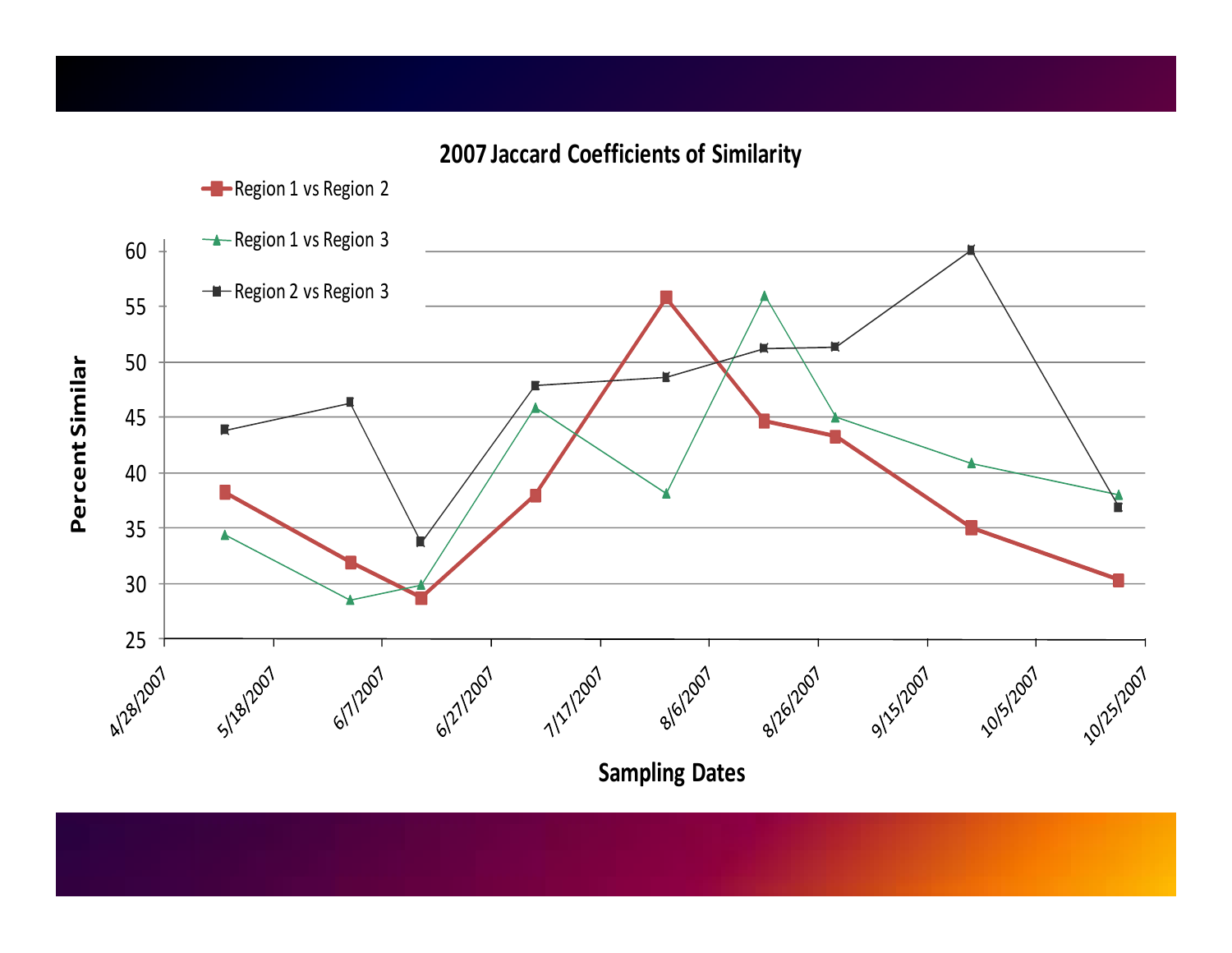#### 2007 Ballast Water Discharge Volume **Duluth Harbor, MN**

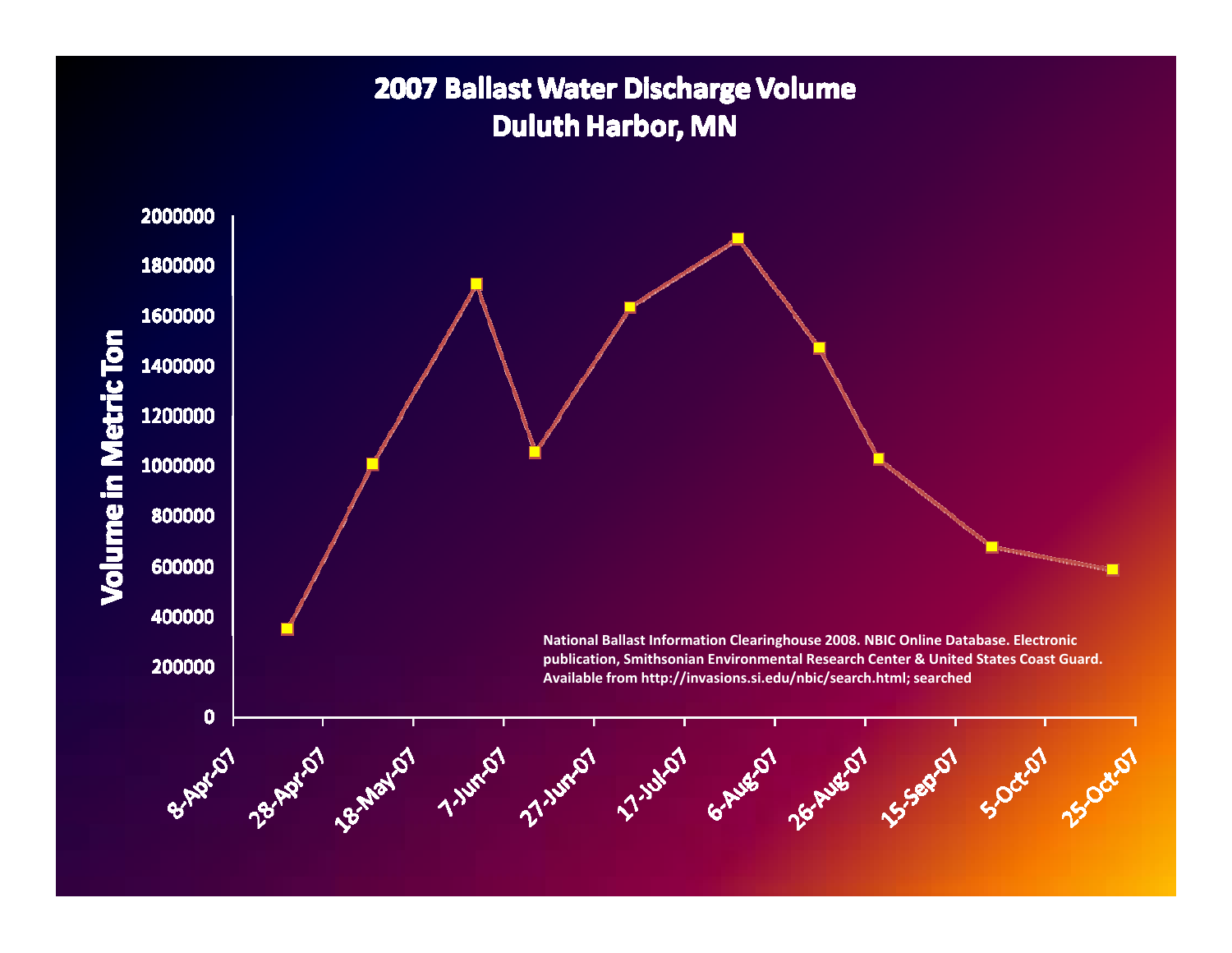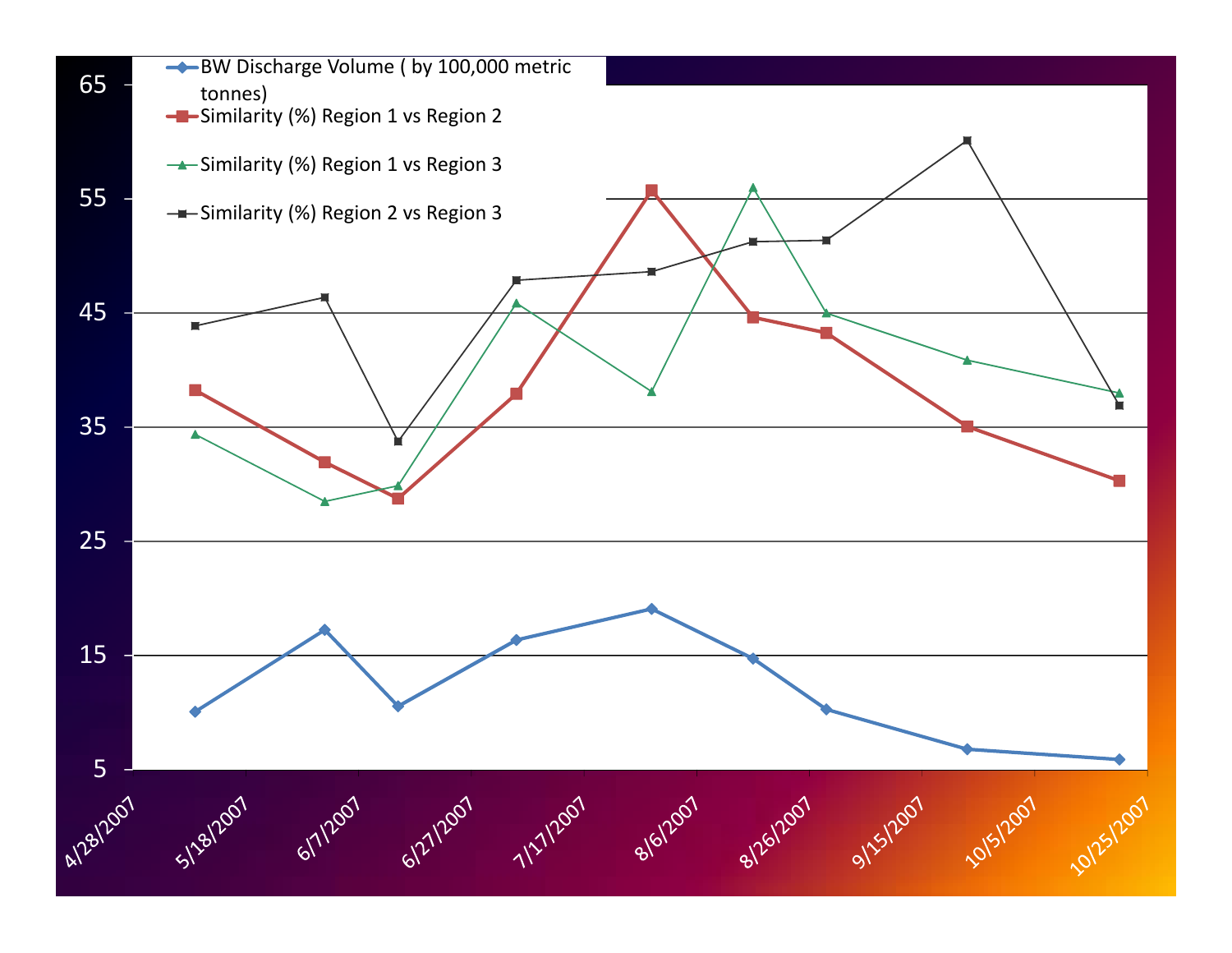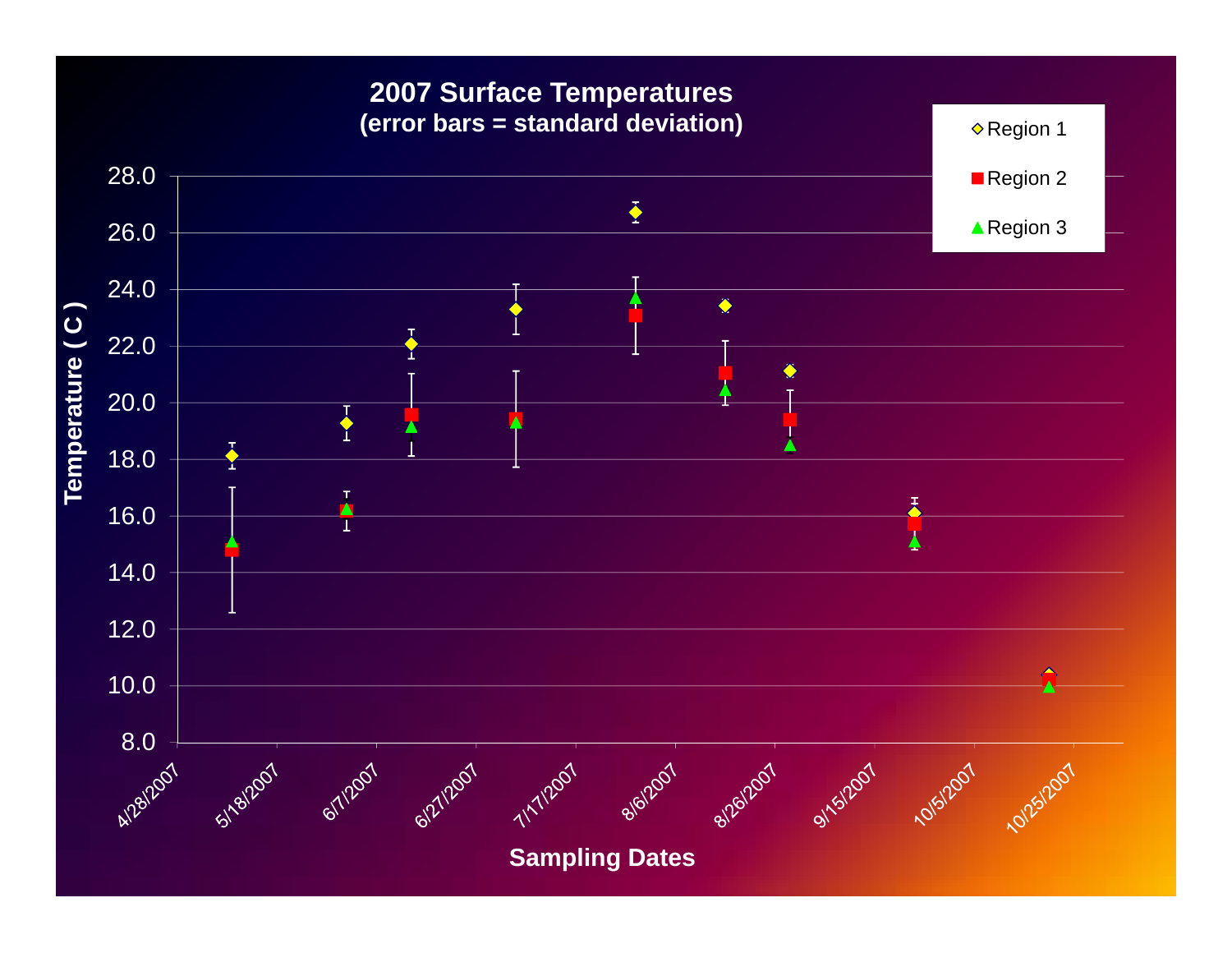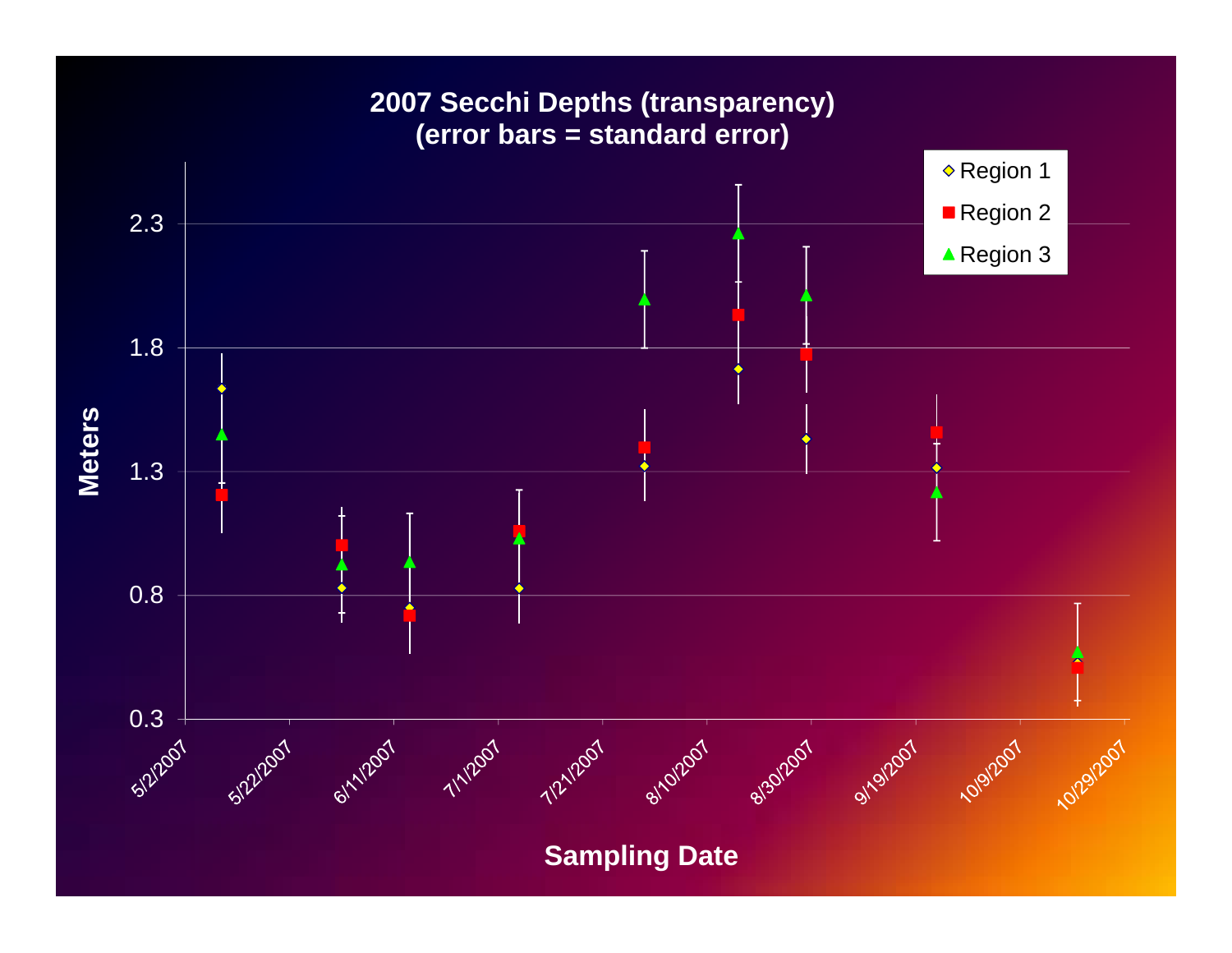